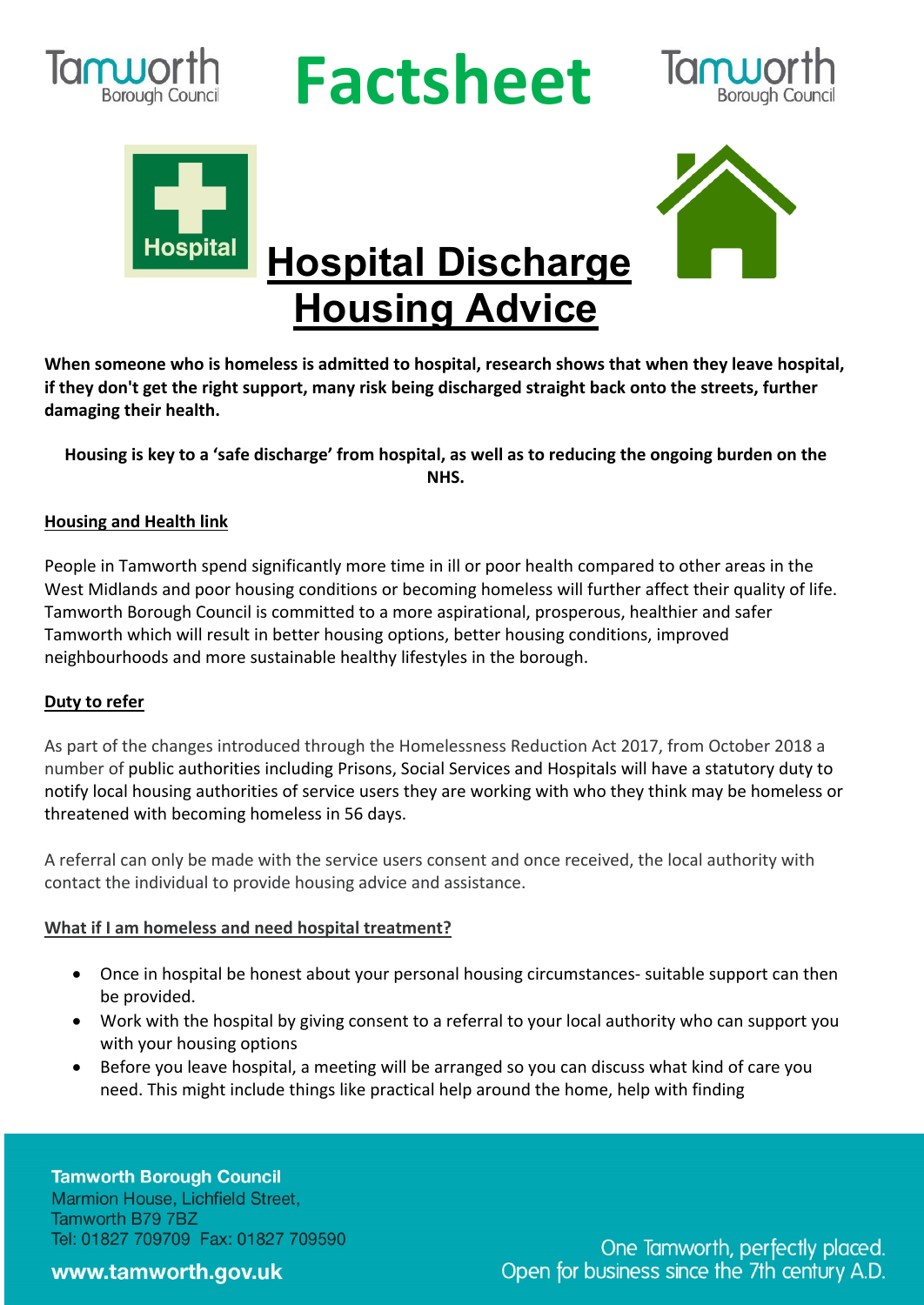

## **Factsheet** Borough Council **Factsheet** accommodation, or facilities for day time activities. It is in your interests to participate in this



meeting so that personalised support can be given.

### **Managing hospital stays**

If you have to go into hospital on a pre-planned basis, it is important you consider the following in order to ensure your accommodation remains available to you upon discharge:

- **Benefits-** If you're receiving benefits you will need to tell the Department for Work and Pensions (DWP) that you're in hospital as this may affect your entitlement.
- **Money, bills and debts-** You will need to think about how your money is managed while in hospital. Disability Living Allowance, Personal Independence Allowance and Attendance Allowance stop if you are in hospital for 28 days, however you can continue to get housing benefit for up to 52 weeks. You could make a plan with a relative or friend so they know what to do if you have to go into hospital. They could help with your finances while you are in hospital. If your benefit is suspended while you are in hospital you may need to make a new claim for Universal Credit. Further information on making a claim can be found by visiting our website: https://www.tamworth.gov.uk/universal-credit

### **What housing help and assistance is available to me when I leave hospital?**

A wide range of housing options are available to you when you leave hospital should you property be unsuitable for you to return to or you have entered hospital as homeless. You could consider the following:

- Possible application to adapt your current property to make it suitable for your needs
- Consider applying for a mutual exchange
- Shared accommodation
- Supported accommodation
- Social Housing provision either through a local authority or a registered provider
- Consider renting a property though the Private rented sector
- Respite care or consider staying with family or friends on a temporary basis

### **Continued**

**Tamworth Borough Council** Marmion House, Lichfield Street, Tamworth B79 7BZ Tel: 01827 709709 Fax: 01827 709590

www.tamworth.gov.uk

One Tamworth, perfectly placed. Open for business since the 7th century A.D.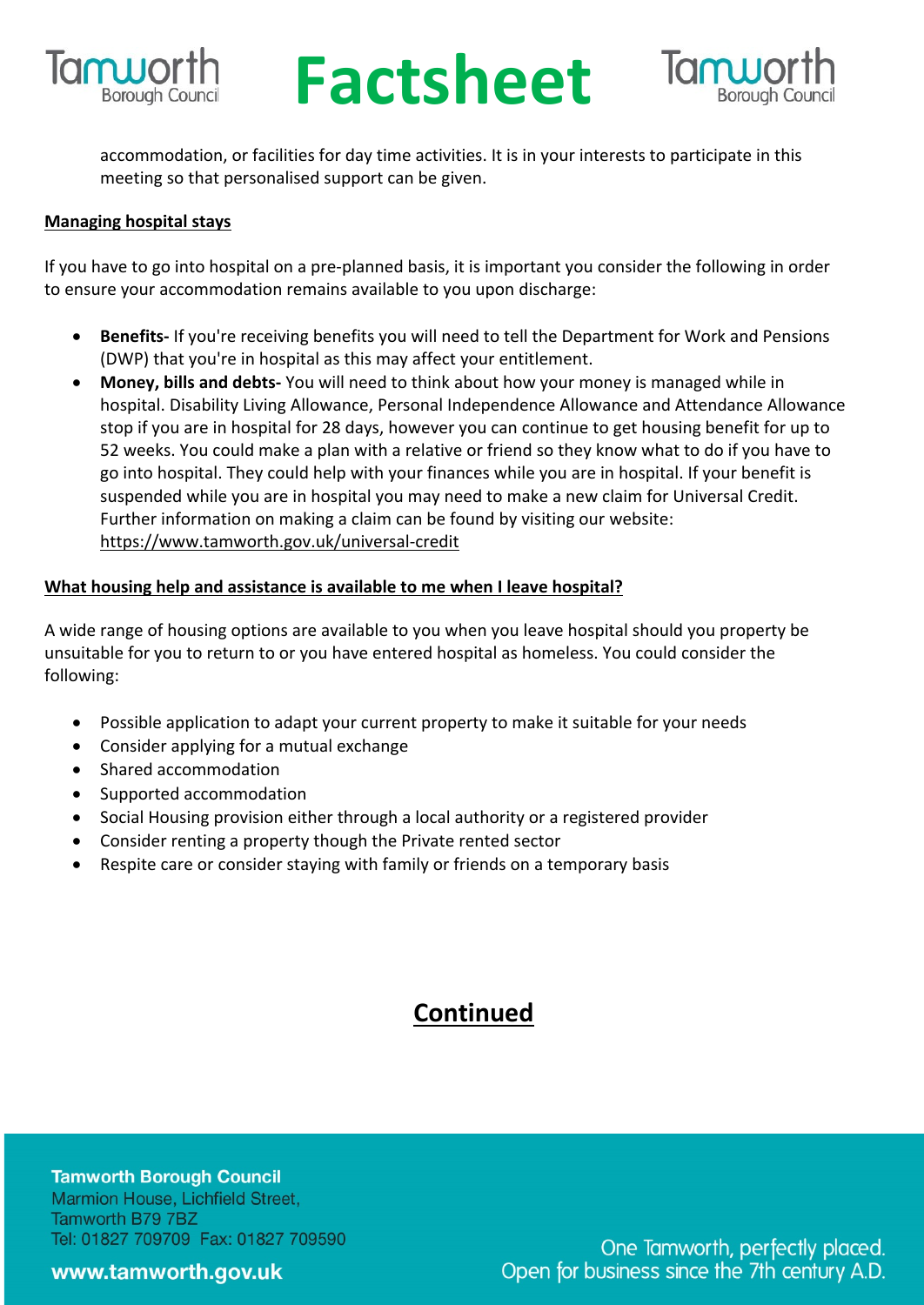

### **RUPOLING Factsheet**



### **Accommodation Options Available:**

| <b>Name of</b>         | Who they can help                   | <b>Contact details</b>       |
|------------------------|-------------------------------------|------------------------------|
| <b>Organisation</b>    |                                     |                              |
| Tamworth               | A range of sheltered                | Tele: 01827 709709           |
| <b>Borough Council</b> | accommodation options are           |                              |
| Sheltered              | available for applicants aged       | Website:                     |
| Housing                | over 60 years old. Please           | http://www.tamworth.gov.uk/  |
|                        | complete a housing application      | housing                      |
|                        | form in order to be considered.     |                              |
| Derventio              | Accommodation for 18-60 year        | Tel: 01332 292776            |
| Housing                | olds with medium support.           |                              |
| Association            |                                     | Website:                     |
|                        | covered;<br>Tamworth,<br>Areas      | http://www.derventiohousing. |
|                        | Burton, Cannock and Derbyshire      | com/                         |
| Cornerstone            | Properties in the Tamworth area     | Tel:01827 319918             |
| Housing                | supporting 16-26 year old males     |                              |
| Association            | and females.                        | Website:                     |
|                        |                                     | http://www.tcha.org.uk/      |
| <b>Select Homes</b>    | Providing<br>and<br>support         | Tel: 0121 439 3381           |
|                        | accommodation to individuals        |                              |
|                        | who are vulnerable. To apply        | Email:                       |
|                        | have<br>benefit<br>must<br>vou<br>a | info@selecthomesukltd.co.uk  |
|                        | payment in place                    |                              |

### Local Housing Associations

- **Bromford** They have a selection of social rent, affordable rent and shared ownership properties located across the borough.
- Orbit a housing association that rents homes to a wide variety of people with a range of needs.
- **Housing 21** provides sheltered housing for older people.
- **Metropolitan** mainly provides properties in the district for people with mental health problems.
- **Trident** a social registered landlord.
- **Waterloo Housing Group** a social registered landlord.

**Tamworth Borough Council** Marmion House, Lichfield Street, Tamworth B79 7BZ Tel: 01827 709709 Fax: 01827 709590

### www.tamworth.gov.uk

One Tamworth, perfectly placed. Open for business since the 7th century A.D.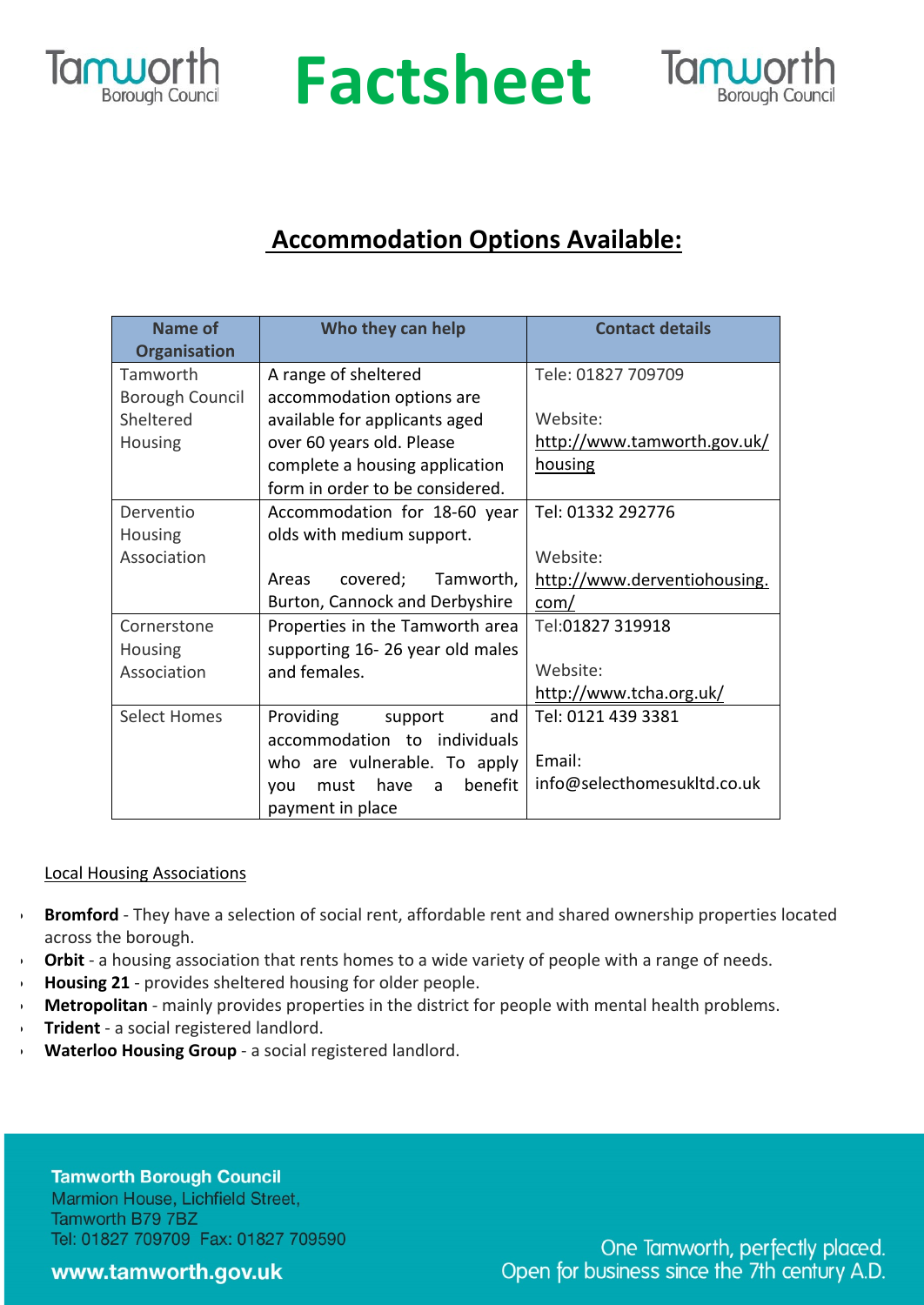

# **Factsheet** Continued



### Homelessness and Mental Health

Housing and mental health are often linked. Poor mental health can make it harder to cope with housing problems, while being homeless or having problems in your home can make your mental health worse.

Tamworth Borough Council has links with the Mental Health Access team based in Tamworth, which provides immediate support for our staff to be able to signpost people. We will continuously review the advice and services available to you, and develop outreach support services according to your needs through your Personal Housing Plan that will be completed in partnership with you.

| <b>Name of Organisation</b> | Who they can help                        | <b>Contact details</b>                 |
|-----------------------------|------------------------------------------|----------------------------------------|
| <b>Tool Box</b>             | Lottery Funded to support                | Tel: 01543 301139                      |
|                             | people in their emotional health.        |                                        |
|                             | Open access, for 18+ which aims          | Website:                               |
|                             | to enable self empowering,               | https://ssnmentalhealth.co.uk/toolbo   |
|                             | emotional wellbeing signposting          | <u>x/</u>                              |
|                             | service.                                 |                                        |
| <b>SSNMH (South Staffs</b>  | Toolbox<br>project to provide            | Tel: 07494 273175 or                   |
| <b>Network for Mental</b>   | wellbeing<br>emotional<br>and<br>illness | 01543 301139                           |
| Health)                     | prevention<br>mental<br>service.         | www.ssnmentalhealth.co.uk              |
|                             | Service for anyone age 18+               | $Email -$                              |
|                             | needing support with emotional           | toolboxreferral@ssnmentalhealth.co.    |
|                             | wellbeing and not currently              | uk                                     |
|                             | receiving secondary services             |                                        |
| <b>Community Mental</b>     | for<br>adults,<br>family,<br>Services    | <b>Access Service for Adult Mental</b> |
| <b>Health Team</b>          | friends, carers or professionals         | Health                                 |
|                             | concerned about mental health            |                                        |
|                             |                                          | Tel: 0300 555 5001                     |
|                             |                                          |                                        |
| Mind                        | Provide support and advice to            | Tel: 0300 123 3393 or text 86463       |
|                             | anyone with mental health                |                                        |
|                             | problems                                 | Web: www.mind.org.uk                   |
| Mencap                      | Provide services and activities          | <b>Mencap Direct</b>                   |
| (Tamworth and Lichfield)    | for adults with profound and             |                                        |
|                             | multiple learning disabilities           | 0808 808 1111                          |

**Tamworth Borough Council** Marmion House, Lichfield Street, Tamworth B79 7BZ Tel: 01827 709709 Fax: 01827 709590

www.tamworth.gov.uk